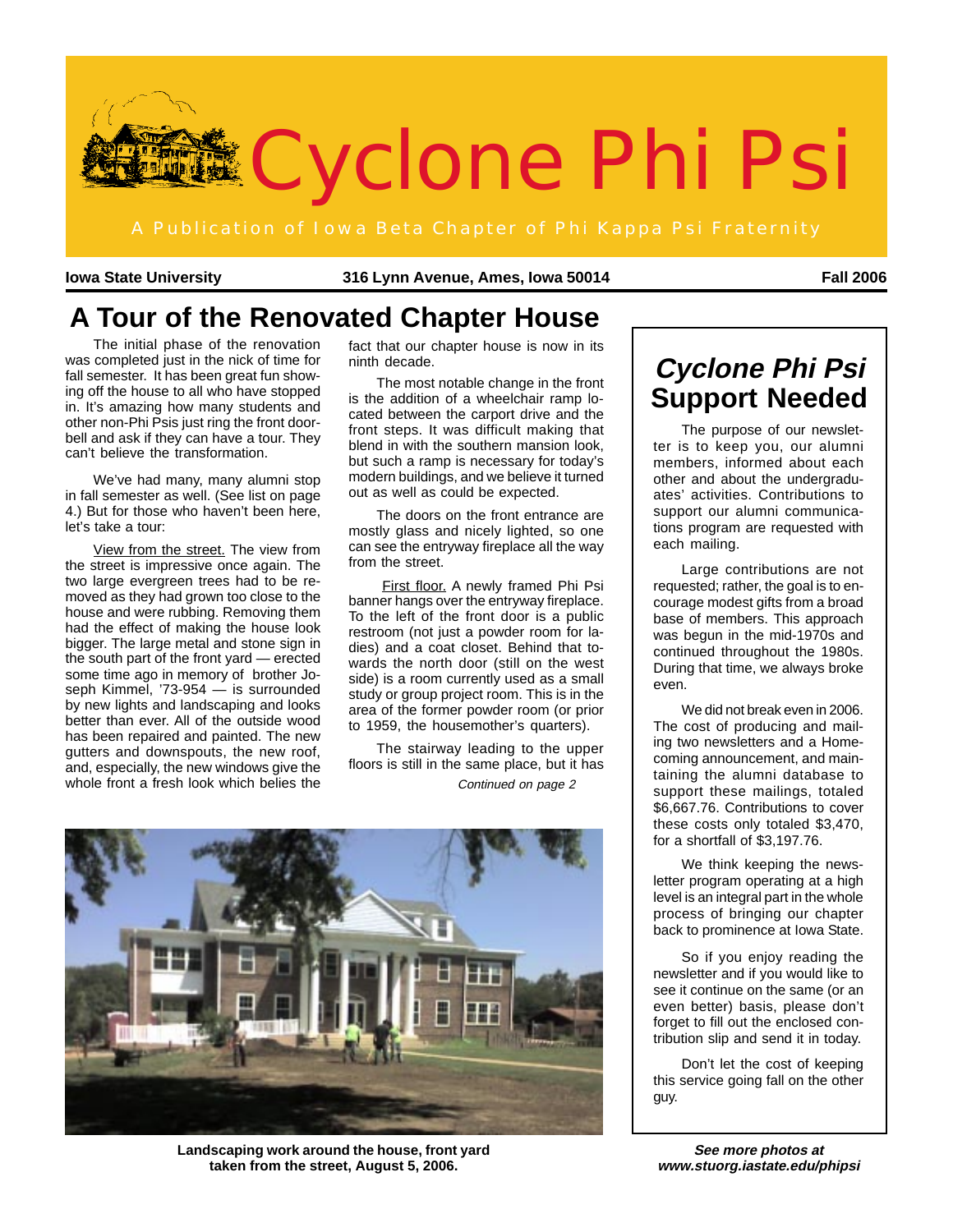### **TOUI** Continued from page 1

been completely rebuilt. It is much sturdier — and it no longer slants! The housemother's apartment is where it has been since 1959, but has been expanded to include part of the former trophy room. The south wall of the apartment is now right behind the entryway fireplace.

The living room is virtually the same as it has always been, but interesting ceiling lights and accent lights have been added. The northeast corner of the living room leads into our current trophy room. It is no longer a walk-through room as the north wall of the trophy room is the south wall of the housemother's quarters. We don't have a trophy case yet, but there will be ample room for an impressive trophy case someday. We were able to find an old piano, and it is currently occupying the space where the trophy case will be.

The south room on the first floor has served various functions (TV room, solarium, etc.) over the years. It is now a library. With strong overhead lights and windows on three sides, it provides a pleasant environment for studying. French doors with glass windowpanes separate the library and living room.

The stairway to the basement hasn't changed, and the wooden steps which have been in place for decades have been refinished. They look great.

Basement. The dining room in the basement is in the same place it has been since the 1959 remodel. The south room in the basement — which at one time served as a secret chapter room — is now a very comfortable TV room with a big-screen TV and overstuffed furniture.

The laundry room is in the same location, but has been expanded somewhat to the north. It's now a pleasant place to do laundry instead of the hole it once was. Immediately to the north of the laundry room is a public bathroom, something we've never had on the basement level before. To the north of that, still along the west wall (in the area of the former cook's quarters), is a mechanical systems room.

The kitchen has not moved, although it is a bit smaller. It was designed as a warming kitchen. We are catering our meals, so a "full-blown" kitchen is not needed. While we don't intend to foreclose the possibility of once again having a cook and preparing meals in house, with good catering choices available and good cooks hard to find, we believe we will continue with catering for the foreseeable future.

The old boiler room is gone. The door into it on the west side has been filled in and both the north and south walls removed. It now serves as an "extra" room between the dining room on the south and the kitchen on the north. (The south wall of the kitchen is largely open, with a counter for serving food for walk-through lunches.) The west wall of this room has cupboards, a counter, and a refrigerator. The counter is currently used to hold the breakfast food. The room can be used as an extension of the dining room if needed for larger sit-down meal events. We used to have two doors going out of the basement up the stairs on the east side of the house. We now have just one, which is located in this room, and the stairs leading out have been completely redone.

Second floor. The bathroom on the second floor is still in the same location. The showers are still on the north side, but they are individual stalls, not gang showers. The sinks and toilets have been reconfigured, and, yes, we now have stalls around the toilets!

There is room for approximately 20 students on the second floor, mostly in two man rooms. Although we did away with the cold-air dorms, we still have dedicated sleeping areas: two rooms have two bunk beds each (each room sleeps four) and one room has six bunk beds (sleeps 12). Having rooms which are designed for both sleeping and studying invariably brings conflicts as no two roommates go to bed and get up at the same time. So separating the sleeping and studying areas is intended to help early birds and night owls coexist.

Mechanical systems. The entire electrical, plumbing, heating, air conditioning, and sprinkling systems — the things that are really important — are all new. We expect our utility bills to be on the low side compared to the rest of the Greek community. And all of these things help tremendously in holding down our property insurance premiums. The premiums are also helped by the fact that we don't have a stove, and by some of the internal policies we have adopted — no alcohol, no smoking, no candles or open flames, etc., in the house.

Furnishings and decorating. The color scheme throughout is a mixture of beige and brown. The window blinds (no curtains) and wood trim are white, which is consistent with all of the white trim outside. The entryway is ceramic tile. A fairly dark (but speckled so as not to show dirt or lint) carpet covers the rest of the main floor and all of the second floor, except for vinyl in the restrooms. The basement flooring is concrete, except for the TV room, which is carpeted. Walls throughout the house are painted — no paneling or wallpaper.

The desks, drawers, and bunk beds on the second floor all came from a gentleman who regularly salvages such items from the University when it remodels a dorm (or implodes one à la the Towers). While you can tell that they are not new, these items are durable and the price was good. Several members have refinished or painted their units, and those look quite nice.

In the basement, the dining room tables and chairs came from Menards and Sam's Club, respectively. Again, these are durable and were priced right. The lounge furniture in the TV room came from a furniture store that sells new, but flawed items (although you really have to look hard to find the flaws), and so this room was also furnished economically.

On the first floor, the library is furnished with a combination of the same tables and chairs used in the dining room and old study desks formerly used in the engineering building. We focused our furniture budget on the living room because we wanted to get attractive, high quality furniture for this room. We were assisted greatly here by Al Koch, '74-988, who is associated with Koch Brothers, an office supply company in Des Moines. (Al's the son of deceased brother Dick Koch, '42-329.) Al provided deep discounts on the furniture and threw in some coffee/end tables to boot.

Water issues. We had a setback over Labor Day weekend when a four-inch-plus rain caused severe flooding in the basement. Although we knew the basement could be a little damp, we thought (hoped) that getting proper gutters and downspouts would take the rain water sufficiently away from the house to correct any such problems. That turned out not to be the case, so in late October, we had a waterproofing company dig around the foundation on the south side and the west side south of the front steps to waterproof the foundation and install appropriate drainage tile. We also installed an additional sump pump (with backup) in the storage room underneath the front steps. (There was already a sump pump well there, but no pump.) So now we have two sump pump locations in the basement, one in the storage room and one in the southeast corner of the basement. We also installed drainage tile along the south side of the property to catch runoff water from the properties to the south and direct it onto the basketball court area and eventually the existing storm sewer located on adjacent property northeast of ours.

Hope you enjoyed the tour. But it looks much better in person than we can describe here, so come see for yourself! — Bill Good ,'69-864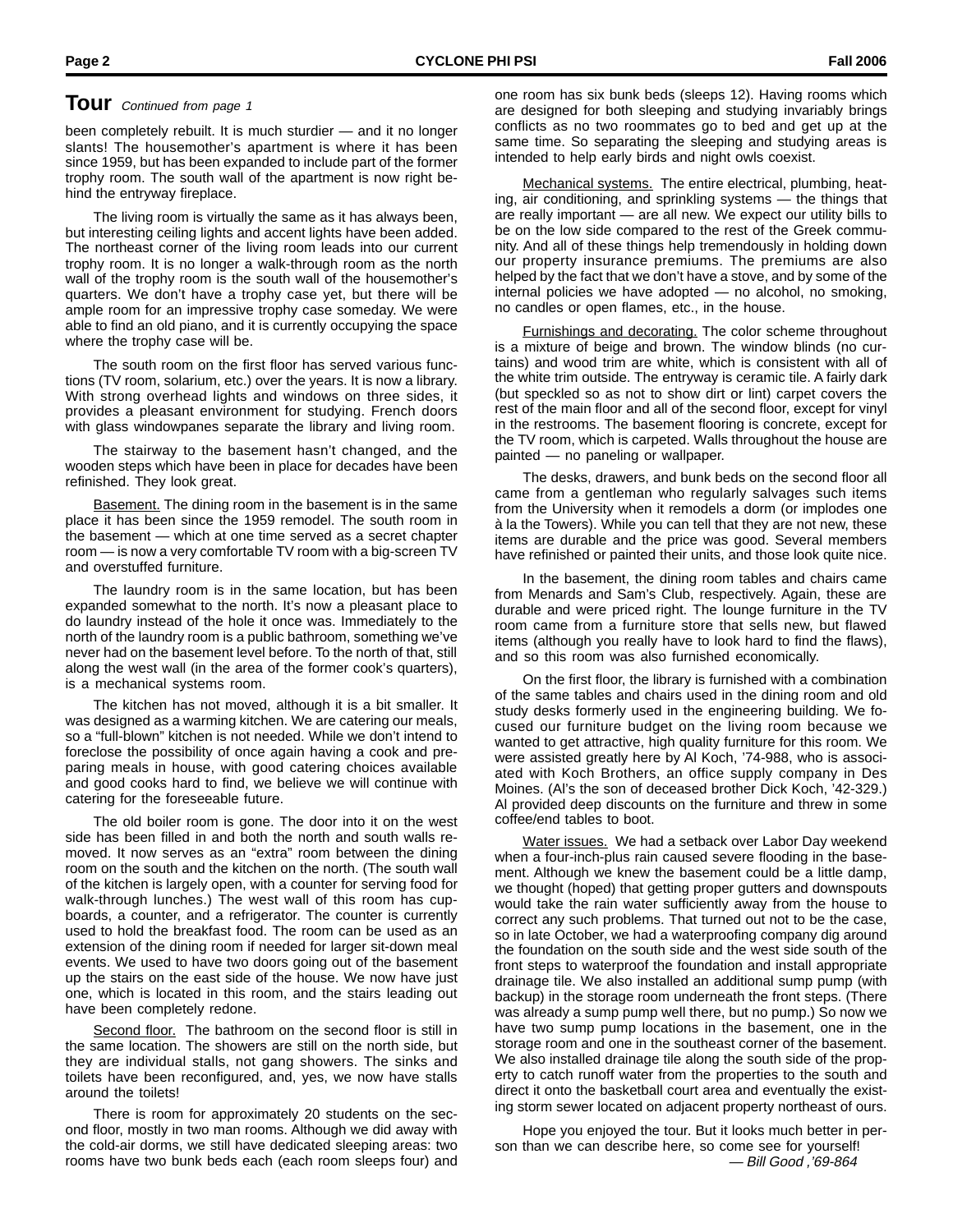This report was current as of October 21, 2006. The present focus is raising funds to complete the third floor. Housing more men under one roof will increase the vibrancy of the colony and greatly help cash flow.

### **Renovation Completed**

Basement, 1st Floor, 2nd Floor

This includes all new heating, cooling, plumbing, electrical, sprinkler system, windows, roof, downspouts, and gutters.

|  | Costs of Renovation Completed: |  |
|--|--------------------------------|--|
|  |                                |  |

| <b>Building construction costs</b><br>$\ddot{\phantom{0}}$ | \$1,145,000   |  |  |
|------------------------------------------------------------|---------------|--|--|
| Outside construction costs                                 | 26,000        |  |  |
| Furniture and furnishings<br>$\bullet$                     | 31,000        |  |  |
| Professional fees -<br>$\ddot{\phantom{0}}$                |               |  |  |
| architect and construction manager                         | 138,000       |  |  |
| <b>TOTAL</b>                                               | \$1,340,000   |  |  |
| Source of Funds:                                           |               |  |  |
| Alumni contributions                                       | \$<br>765,000 |  |  |
| Alumni low-interest loans<br>$\cdot$                       | 674.000       |  |  |
| Less: Campaign costs<br>$\bullet$                          | 5,000         |  |  |
| Interim bank loan expenses*                                | 5.000         |  |  |
| Interim bank loan interest (estimated)*                    | 50,000        |  |  |
| Endowment Fund (EF) 5% charge on                           |               |  |  |
| contributions made to EF                                   | 34,000        |  |  |
| EF legal opinion fee re: educational grant                 | 5.000         |  |  |
| ΤΟΤΑΙ                                                      | \$1,340,000   |  |  |

\* A \$500,000 interim bank loan was obtained since most pledges are scheduled to be made over four years (2005-2008).

Current capacity is 20 members. At that level, revenues are sufficient to pay all anticipated corporation board operating expenses and interest (but no principal) on the alumni loans.

### **Renovation Remaining to be Done**

| Complete 3rd Floor                                     | \$145,000 |
|--------------------------------------------------------|-----------|
| · New fencing around volleyball area                   | 10,000    |
| · Additional landscaping                               | 10,000    |
| · Trophy case for trophy room                          | 4.000     |
| · Gas inserts for fireplace in living and dining rooms | 6.000     |
| · Miscellaneous furniture                              | 10,000    |
| TOTAI                                                  | \$185,000 |
|                                                        |           |

Capacity if 3rd floor is completed is 32-35 men. Assuming the foregoing costs are paid entirely with contributions (no alumni loans or interim bank financing), revenues from students living in would be sufficient to pay all anticipated corporation board operating expenses and interest and principal on the private loans over a 20-year amortization.

NOTE: The plans set forth in the campaign brochure contemplated expanding the 3rd floor out over the former cold air dorms, expanding the 1st floor and basement north into the carport area, similar to the first floor and basement areas on the south, and opening up the basement on the east to provide a patio area off of the basement dining room. While these additions all remain a possibility, the current intention is to complete the renovations contemplated above and repay all alumni loans before considering such additions.



**Colony families gather on front steps, September 2006.**



**Jamie Pollard, ISU Director of Intercollegiate Athletics, poses with colony members, November 2006.**

# **Colony Report**

Fall semester was an exciting time around the Phi Psi house. Our membership grew from 20 to 27, and internal operations began running more smoothly now that we had the house as the focal point. We are participating in Greek functions in greater numbers, and we are forming great bonds of brotherhood while rebuilding some of the traditions of old. We are back, we are proud, and we are here to stay!

Our membership has a wide diversity of majors, interests, and activities. We have quite a few majoring in business and engineering, and there's even an anthropology major. Peter Anderson, a freshman in music business, is in the orchestra, Jason Paull, a junior in chemistry, is in the marching band, and Bryan Hoag, a senior in Ag Engineering, is on the livestock judging team. Kevin Klein (not the actor), a sophomore majoring in business, is the Greek watermelon-eating champion and Fiji apple-bobbing champion!

As a group, we have become as active in the Greek community as we can. We participated in the Pi Beta Phi annual mud volleyball tournament, in the Alpha Chi Omega golf tournament (placing second), and in several philanthropy events sponsored by other chapters. We also sponsored and participated in Running for Heart, a 5K run around campus for the American Heart Association.

We had our own family weekend in conjunction with the Family Weekend football game sponsored by Iowa State. This provided a great opportunity for our parents to see the renovated house and to meet their sons' friends and the other parents. For many, this was their first exposure to the whole concept of "fraternity." They are quickly learning that a good fraternity experience is not at all like the sensational stories sometimes published in the modern press.

During Homecoming, we were paired with Beta Sigma Psi and Sigma Kappa, participating in all the usual hoopla. While we didn't win any major awards, it was a great opportunity to meet new people and form new bonds with other fraternities and sororities. We also have been very active in group and individual intramurals, with at least three Phi Psi teams for each group intramural.

Homecoming weekend was a huge success, and we thank all of the alumni who came to the house for lunch and socializing before the football game. We also want to thank the rest of the alumni for all of the help that we have received as we progress towards getting our charter back. Without your help, we would have never made it this far. We are proud beyond words of our new home and appreciative of the opportunity to prove ourselves in the Greek community. Stop by anytime! — Nate Taylor, Alumni Relations Chairman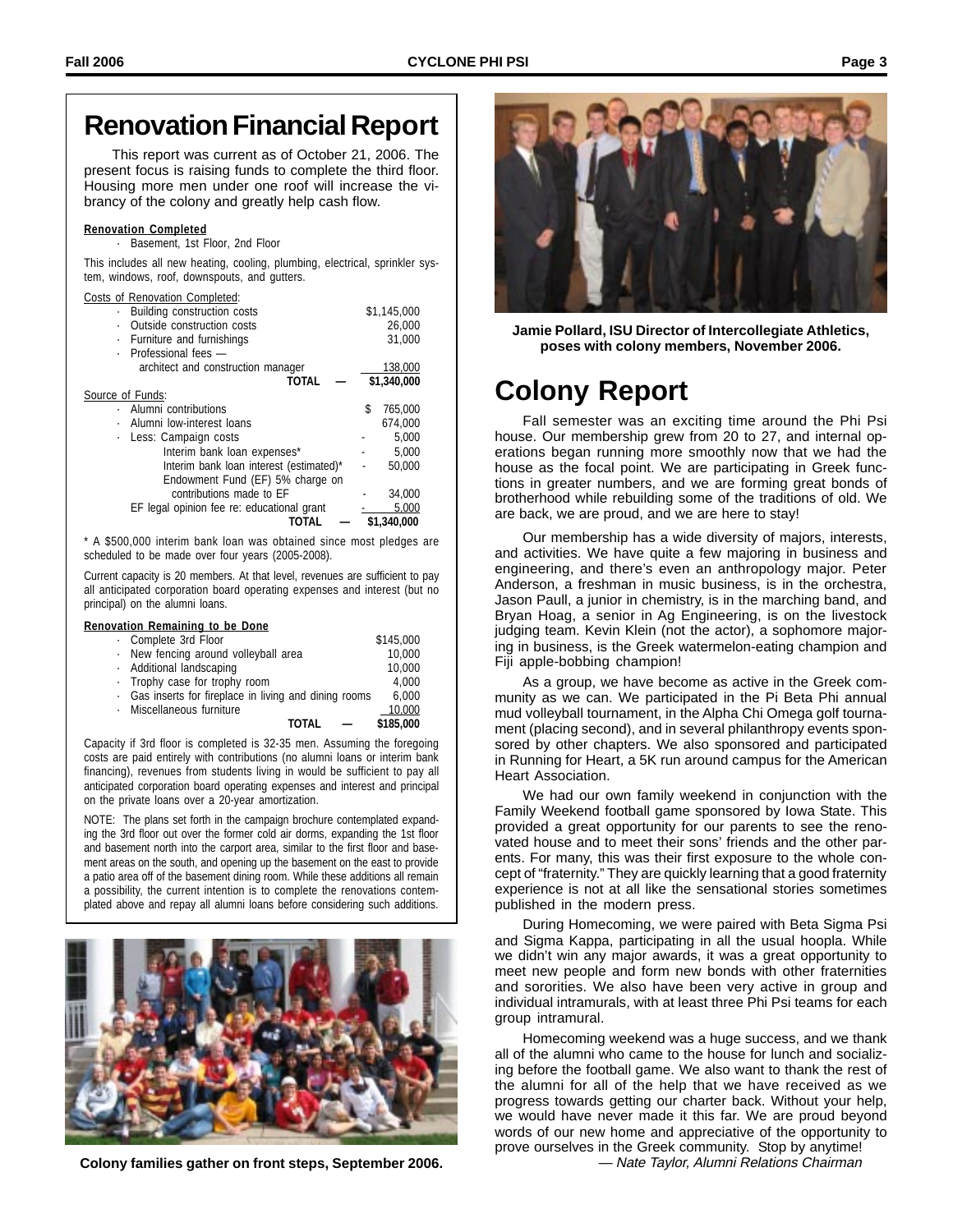## **Alumni Visitors**

We have a record of the following alumni visiting the chapter house since it reopened. Not everyone signed the guest book, so this list isn't necessarily complete.

Ted Johnston, '40-300 Bill Reinhardt, '46-428 Fred Bushnell, '49-503 Bill McEniry, '55-652 Lynn Johnson, '57-681 John Fazel, '57-685 Bill Bywater, '58-697 Bob Harden, '58-705 Scott Schaupp, '63-782 Lynn Seiler, '66-823 Jim Watson, '70-882 Tom Blyth, '70-899 Ross Stafford, '70-906 David Moenk, '71-917 Jim Patchett, '71-924 Jim Miller, '71-925 Dave Batchelder, '71-927 Dale Lucht, '71-929 Jim Reynolds, '71-930 John Segura, '71-933 Bob Patrick, '72-942 David Anderson, '73-945 Mark Hall, '73-950 Glen Breuer, '73-951 Tom Huisman, '74-967 Jack Block, '74-975 Bruce Hamous, '74-978 Randy Good, '76-1021 Randy Minear, '76-1036 Craig Ringstad, '79-1065 Doug DeBolt, '79-1072 Scott Pfeifer, '79-1074 Lee Batchelder, '79-1086 Randy Maakestad, '79-1089 Scott Wiggins, '80-1093 Kevin Bussard, '80-1102 Miles Moore, '80-1103 Dave Pepper, '81-1108 Joel Seaton, '82-1115 Todd Wahler, '82-1124 Tim Houge, '82-1127 Rich Schulte, '83-1135 Eric Waters, '84-1147 Ron Barnes, '84-1157 Tim Thompson, '85-1167 Mike Brachtenback, '86-1185 Don Koontz, '87-1196 Dan Ginger, '87-1200 Lance Stahl, '87-1201 Paul Wallin, '88-1211 Jeff Haynes, '88-1214 Dan Stewart, '90-1243 Dan Canova, '91-1250 Brad Bell, '91-1255 John Lukes, '93-1277 Sean Soyer, '94-1289 Steve Banks, '95-1293 Doug Bywater, '96-1302

Brothers who live too far away to visit can stay in touch by visiting the chapter Web site: **www.stuorg.iastate.edu/phipsi**.

# **Spotlight on Bruce Braley, '76-1028**

In the 2006 elections, Democrat Bruce Braley was elected to Congress from Iowa's First District, defeating his Republican opponent, Mike Whalen, by a comfortable margin. With the win, Braley becomes part of a new Democratic majority in the U.S. House. The Braley-Whalen campaign attracted national media and political attention, and was one of the most expensive congressional races in Iowa history.



The First District covers much of eastern and northeastern Iowa and includes the cities of Davenport, Dubuque, and Waterloo. It is believed that Bruce is the first member of our chapter to be elected to Congress.

Bruce grew up on a farm outside of Brooklyn, Iowa. He obtained a political science degree from Iowa State in 1980 and then a law degree from the University of Iowa in 1983. Since 1983, he has lived in Waterloo, where he has been a litigator specializing in cases of medical negligence and other tort law. He has also served as president of the Iowa Trial Lawyers Association and has been a frequent lecturer for the American Trial Lawyers Association.

He was honored for his public service with the Cedar Valley Mayors' Volunteer Performance Award in 1998. He also has served as president of the Big Brothers/Big Sisters of Northeast Iowa. The organization recently named Bruce and his wife, Carolyn, "Couple of the Year."

Bruce met Carolyn (Α∆Π) when they were attending Iowa State. They have three children: Lisa, a student at Iowa State, and David and Paul, students at Waterloo West High School.

Bruce got an early start practicing his leadership skills at Iowa Beta, serving the chapter as summer rush chairman and as GP.

"While I didn't realize it at the time," says Bruce, "the whole concept espoused by the Fraternity of the 'great joy of serving others' became one of the reasons I chose to seek public office; its something that really stuck with me.

Continued on page 5 "I'll never forget the first time I met Indiana Senator Evan Bayh, a Phi Psi from Indiana University. I asked him if he got into politics because of the great

# ΦΚΨ

## **Iowa Beta's Dinner Guests for Fall 2006**

The colony has started having dinner guests on Monday evenings. That's the meal when everyone is dressed in coat and tie because the weekly colony meeting is that evening. During fall semester, our guests have included:

Dr. Tom Stark (∆Τ∆) and his wife Cindy (∆∆∆). Tom is an Ames orthodontist. Both he and Cindy are big supporters of the Greek community, each having assisted their respective chapters in advisory roles.

Dr. Thomas Hill, Vice President for Student Affairs. He's a real supporter of students who are in school for the right reasons — to study, to be involved on campus, and to learn how to lead. Interesting tidbits about his background include winning the bronze medal in the 1972 (Munich) Olympics in the 110 meter high hurdle, and having a son (also Thomas Hill) who played with Grant Hill on the Duke team that won the NCAA national championship in the early 1990s.

Jamie Pollard, ISU's Athletic Director. Mr. Pollard has been at Iowa State a little over a year; previous positions were at St. Louis University, the University of Maryland, and Wisconsin. He, too, was an athlete in college, having won the NCAA Division III national championship in the 5000-meter run. The energy he

brings to the athletic department was evident during his remarks and the question and answer session that followed dinner.

 Dick (Θ∆Χ) and Sandy (∆Ζ) Horton. Dick is a retired professor of electrical engineering at Iowa State. Both Dick and Sandy have been longtime advisors for their respective chapters, and big supporters of Iowa State. In 2004, they were chosen as Cy's Favorite Alums and honored as such at the Homecoming game. Last fall, they won the first-ever national service award given by the Iowa State Alumni Association, an award established to recognize ISU alumni whose activities consistently support the ISU alumni association in further connecting alumni, students, and friends to the University.

The goal of our dinner guest program is to give our men the opportunity to meet and "rub elbows" with successful men and women from various walks of life. In doing so, we hope our members will learn more about ISU and the local community as a whole, as well as get some idea of the range of career opportunities available to them. Finally, we hope that through this kind of close interaction, members may gain a better understanding of themselves.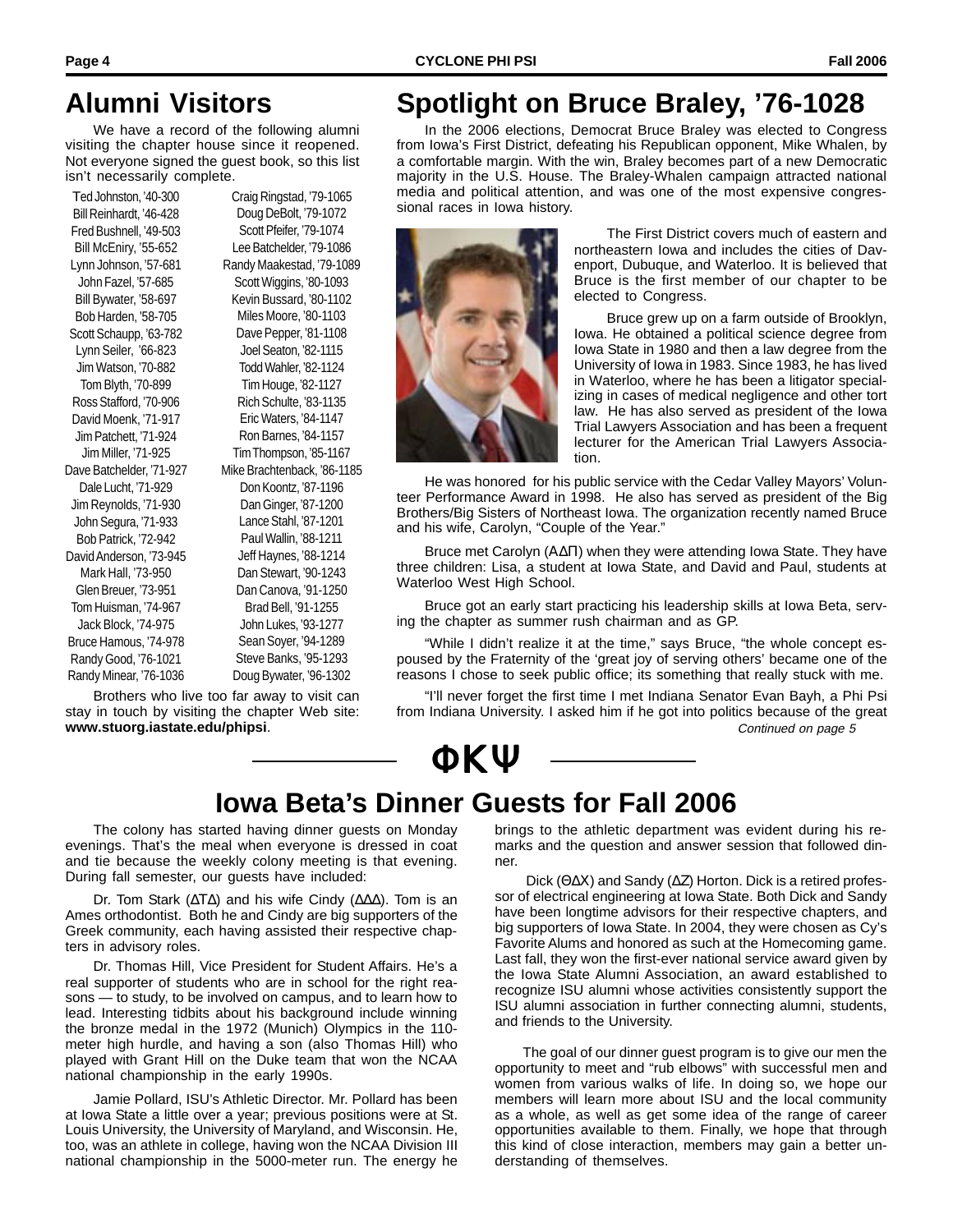### **Bruce Braley** Continued from page 4

joy of serving others. He immediately grinned and slipped me the grip, knowing that only another Phi Psi would put it in those precise terms.

"My Phi Psi experience as an undergraduate not only encouraged my interest in serving others, but it gave me the opportunity to practice those skills so important for doing so effectively. The skills of advocacy, negotiation, compromise, time management, and motivating others — we practiced them daily at the Fraternity. And besides that, we had a lot of fun!"

Bruce can be reached at braley@brucebaley.com.

## **Obituaries**

**Peter K. Carrell, '39-279**, passed away June 9, 2006, according to a note received at the alumni office. Peter resided in Glen Ellyn, Illinois.

**Robert J. Eby, '39-287**, died August 23, 2006, according to a note from his family. Bob lived in Quincy, Illinois.

**Robert J. Trost, '41-304**, died February 22, 2006, according to the executor of his estate. Bob resided in Charleston, West Virginia. He was born July 25, 1919.

**David T. Strieff, '41-308**, has passed away. The following is from an obituary sent by his daughter-in-law, Dalene: "David Strieff, age 85, a 46-year resident of Glen Ellyn [Illinois], died at Central DuPage Hospital September 17, 2006, after a brief illness. He leaves a large community of friends throughout the country, especially on Sanibel Island, where he wintered for 25 years. Born September 30, 1920, in Albia, Iowa, he served in the US Army during WWII in Iceland and France as part of the 1276th Engineer Combat Battalion. He was a recipient of the Bronze Star.

"His career with the Northern Illinois Gas Company lasted over 30 years, and he retired in 1979 as senior vice president of research and development. He loved golf, world travel, a good joke, and Friday night dinners at the VFW."

Brother Strieff is survived by a son, David Hall Strieff, and his wife, Dalene, of Arlington Heights, Virginia; a daughter, Mary Strieff, of Guilford, Connecticut; and three grandchildren. He was preceded in death by his wife, Ruth Hall Strieff.

**Eugene E. Harrison, '44-382**, passed away June 14, 2006, at home, of pneumonia and congestive heart failure. He was 83. Born in Portland, Oregon, Gene grew up in the small rural town of Turner, Oregon. He graduated from Turner High School in 1940 and joined the US Navy at 17 years of age. He shipped out as a radio operator on the destroyer-tender USS Whitney. He survived the attack on Pearl Harbor and went on to serve in the Pacific Campaign.

Gene was a quick study as a naval radio operator; he helped install some of the first radar systems used in the Pacific. The Navy selected him for both officer and technical training. He went on to attend the Univerisity of Washington as well as ISU, where he became an officer and earned a degree in electrical engineering.

After college, Gene accepted a job with the Chevron Oil company. It led to a long and successful career. As a young engineer with Chevron, he worked in San Francisco. During his commute to work, and through lucky circumstance, he met a beautiful young blonde named Myra Honegger. They were married after a short courtship and spent the next 59 years together, until Gene's death. As an oilman, Gene traveled around the world. In 1961, he took his wife and young family to Hawaii on a long-term assignment to manage refinery construction. In the early '70s, the Harrisons returned to the San Francisco Bay Area, where Gene supervised construction projects at the Chevron Richmond Refinery.

In 1976, Gene and Myra traveled to England and Scotland, where Gene assisted in the development of the North Sea oil fields. While there, Gene managed the Chevron on-site team responsible for construction and installation of the enormous Ninian Central platform. After the Ninian Project, Gene was assigned to Colorado to manage the initial development of West Slope Shale Oil. Next was an assignment in Italy and the Sudan as manager of the development and construction of oil transport pipelines. His final assignment was at Chevron headquarters in San Francisco. He retired from Chevron in 1984.

Gene was actively engaged in community service during much of his working career. He worked for the State of Hawaii as interim director to establish the first statewide computerized information service. He was elected to the State of Hawaii School Board and acted in that capacity until being transferred back to the mainland. During retirement in Contra Costa County, California, Gene was a member of the Rotary Club, the Farm Bureau, and other civic organizations. He was always interested in his neighbors, his community, and in helping young people find their way.

**John S. Hall, '47-439**, is deceased, according to a note from his brother, **Robert C. Hall, '50-524**, who writes, "My brother, John, died 15 years ago. (Bob also sent the photo of the mortgage-burning which appears at the top of page 4.)

**Theodore L. Schaller, '47-458**, "passed away peacefully surrounded by his family, Wednesday, July 12, 2006, at the age of 81 years," according to an obituary in the Milwaukee, Wisconsin, Journal Sentinel.

"Devoted husband for 56 years of Ann (née Youtsey). Loving father of Ted Schaller, Jr., Susan (Paul) Vinciguerra, Steven (Margie) Schaller, Douglas Schaller, Michael (Heidi) Schaller, and Barbara (Peter) Weiblen. Dear son of Alice and the late Cyril Schaller. Dear brother of Cy (Marian) Schaller. Further survived by 10 grandchildren, two great-grandchildren, and many friends." Ted had resided most recently in Delray Beach, Florida.

**Victor L. Faith, '48-479**, died March 26, 2006. He resided in Lancaster, Pennsylvania, and was born July 24, 1929. (From Social Security records.)

**William J. Orth, '55-636**, is no longer living, according to the Post Office. He died in February 1994.

**John L. McKim, '58-694**, passed away March 6, 2004. He was born March 2, 1939, and his last known residence was in Suisun City, California. (Source: Social Security records.)

**Jamey R. Brucker, '98-1323**, died November 3, 2006, at the age of 29. He was born in Des Moines on February 23, 1977. He graduated with honors from Roosevelt High School and was a member of the National Honor Society. He attended the college of architecture at ISU and spent one semester in Rome. Jamey had a love of art, design, and music that was reflected throughout his home. His strong love of life helped him connect with people and live life to its fullest.

He is survived by his mother, Linda Carty of Des Moines; father, Richard Brucker of Urbandale; two brothers, Alan Carty, Jr., of West Des Moines and Curtis Carty of Earlham; two sisters, Brandy Gould of Altoona and Lisa Brucker of Urbandale; grandmother, Helen Biegger of Des Moines; and grandfather, James Brucker of West Des Moines. A memorial fund in Jamey's name has been established at First Bank. (From an obituary in The Des Moines Register.)